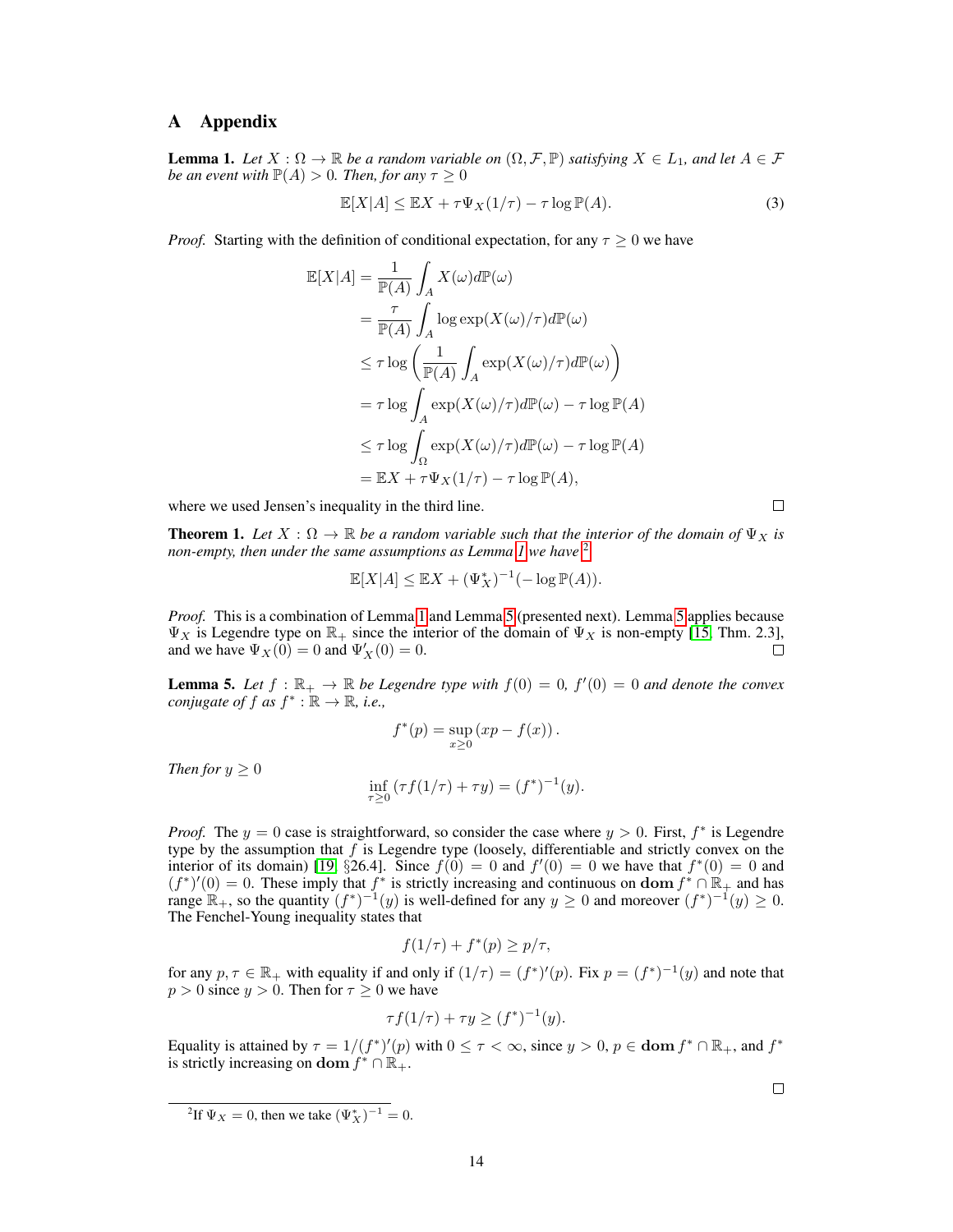**Lemma 2.** Let  $\mu : \Omega \to \mathbb{R}^A$ ,  $\mu \in L_1^A$ , be a random variable, let  $i^* = \argmax_i \mu_i$  (ties broken  $arbitrarily)$  and denote by  $\Psi_i \coloneqq \Psi_{\mu_i}$ , then

$$
\mathbb{E} \max_{i} \mu_i \leq \sum_{i=1}^{A} \mathbb{P}(i^* = i) \left( \mathbb{E} \mu_i + (\Psi_i^*)^{-1} (-\log \mathbb{P}(i^* = i)) \right).
$$

*Proof.* This follows directly from the definition of the maximum and Theorem [1.](#page--1-3)

$$
\mathbb{E} \max_{i} \mu_{i} = \sum_{i=1}^{A} \mathbb{P}(i^{*} = i) \mathbb{E}[\mu_{i} | i^{*} = i] \leq \sum_{i=1}^{A} \mathbb{P}(i^{*} = i) \left( \mathbb{E} \mu_{i} + (\Psi_{i}^{*})^{-1} (-\log \mathbb{P}(i^{*} = i)\right).
$$

**Lemma 3.** Let alg produce any sequence of policies  $\pi^t$ ,  $t = 1, ..., T$ , that satisfy  $\pi^t \in \mathcal{P}_{\phi}^t$ , then

BayesRegret
$$
(\phi, \text{alg}, T) \leq \mathbb{E} \sum_{t=1}^{T} \sum_{i=1}^{A} \pi_i^t (\Psi_i^{t*})^{-1} (-\log \pi_i^t).
$$

*Proof.* Starting with the definition of Bayesian regret in Equation [\(2\)](#page--1-4),

BayesRegret
$$
(\phi, \text{alg}, T)
$$
 =  $\mathbb{E} \sum_{t=1}^{T} \left( \max_{i} \mu_i - r_t \right)$   
\n=  $\mathbb{E} \sum_{t=1}^{T} \left( \mathbb{E}^t \max_{i} \mu_i - \sum_{i=1}^{A} \pi_i^t \mathbb{E}^t \mu_i \right)$   
\n $\leq \mathbb{E} \sum_{t=1}^{T} \sum_{i=1}^{A} \pi_i^t (\Psi_i^{t*})^{-1} (-\log \pi_i^t)$ 

which follows from the tower property of conditional expectation and lemma [2.](#page--1-5)

**Theorem 2.** Let alg produce any sequence of policies  $\pi^t$ ,  $t = 1, \ldots, T$ , that satisfy  $\pi^t \in \mathcal{P}_\phi^t$  and *assume that both the prior and reward noise are* 1*-sub-Gaussian for each arm, then*

$$
\text{BayesRegret}(\phi, \text{alg}, T) \le \sqrt{2AT \log A (1 + \log T)} = \tilde{O}(\sqrt{AT}).
$$

*Proof.* Since the prior and noise terms are 1-sub-Gaussian for each arm, we can bound the cumulant generating function of  $\mu_i$  at time t as

$$
\Psi_i^t(\beta) \le \frac{\beta^2}{2(n_i^t + 1)},\tag{13}
$$

where  $n_i^t$  is the number of observations of arm i before time t. A quick calculation yields the following bound for  $y \geq 0$ 

$$
(\Psi_i^{t*})^{-1}(y) \le \sqrt{\frac{2y}{n_i^t + 1}}.\tag{14}
$$

Combining this with Lemma [\(3\)](#page--1-6),

BayesRegret
$$
(\phi, \text{alg}, T) \leq \mathbb{E} \sum_{t=1}^{T} \sum_{i=1}^{A} \pi_i^t (\Psi_i^{t*})^{-1} (-\log \pi_i^t)
$$
  

$$
\leq \mathbb{E} \sum_{t=1}^{T} \sum_{i=1}^{A} \pi_i^t \sqrt{\frac{-2 \log \pi_t}{n_i^t + 1}}
$$

$$
\leq \mathbb{E} \sqrt{\sum_{t=1}^{T} H(\pi^t) \sum_{t=1}^{T} \sum_{i=1}^{A} \frac{2 \pi_t}{n_i^t + 1}}
$$

which follows from Cauchy-Scwarz. To conclude the proof we use the fact that  $H(\pi_t) \leq \log(A)$ and a pigeonhole principle included as Lemma [6.](#page-2-0)  $\Box$ 

 $\Box$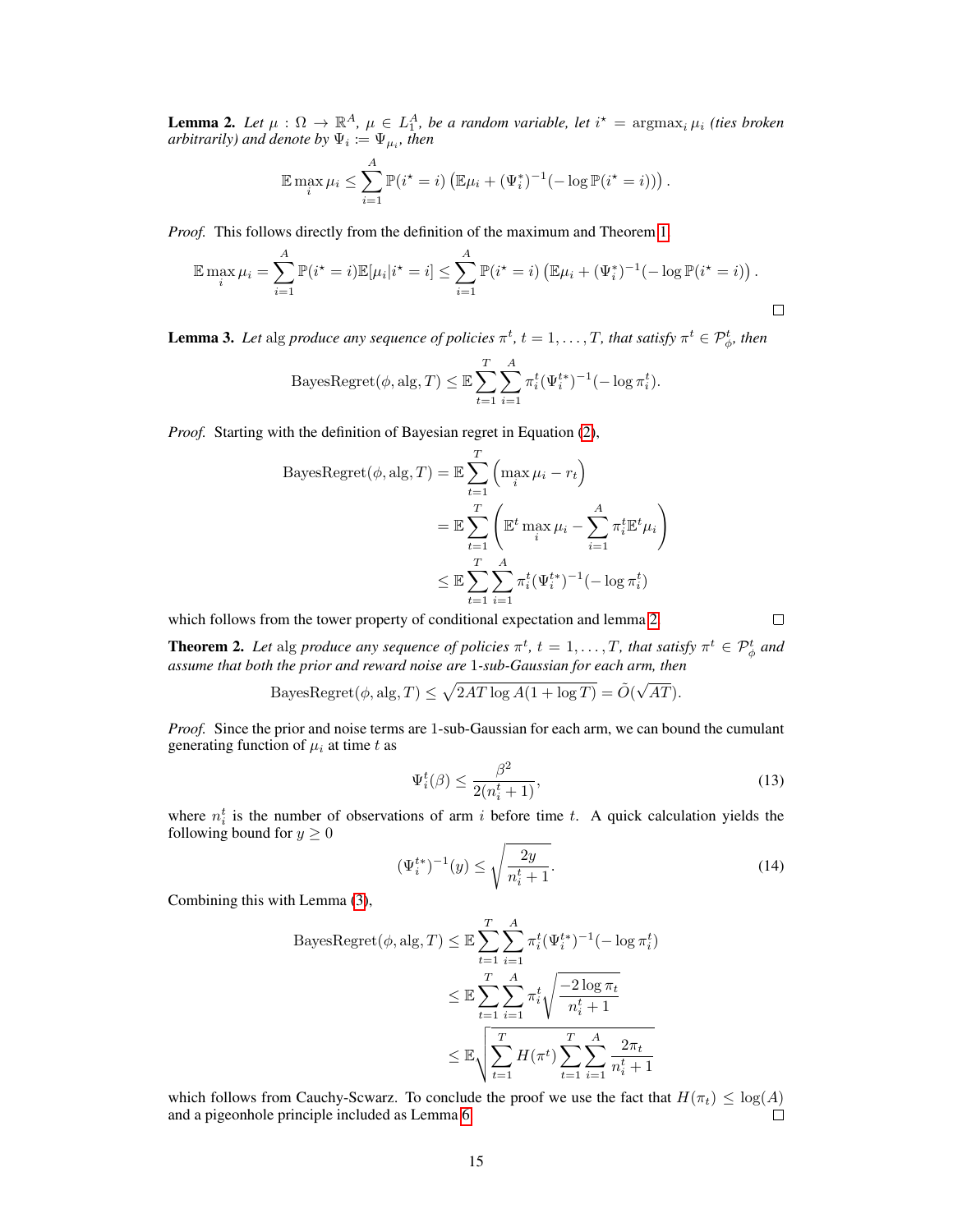<span id="page-2-0"></span>**Lemma 6.** *Consider a process that at each time t selects a single index*  $a_t$  *from*  $\{1, \ldots, q\}$  *with* probability  $p^t_{a_t}.$  Let  $n^t_i$  denote the count of the number of times index  $i$  has been selected before time t*. Then*

$$
\mathbb{E}\sum_{t=1}^{T} \sum_{i=1}^{q} \frac{p_i^t}{n_i^t + 1} \le q(1 + \log T).
$$

*Proof.* This follows from an application of the pigeonhole principle,

$$
\mathbb{E}\sum_{t=1}^{T}\sum_{i=1}^{q}\frac{p_i^t}{n_i^t+1} = \mathbb{E}\sum_{t=1}^{T}\mathbb{E}_{a_t \sim p^t}(n_{a_t}^t+1)^{-1}
$$

$$
= \mathbb{E}_{a_1 \sim p^1, \dots, a_T \sim p^T} \mathbb{E}\sum_{t=1}^{T}(n_{a_t}^t+1)^{-1}
$$

$$
= \mathbb{E}_{n_1^{T+1}, \dots, n_q^{T+1}} \mathbb{E}\sum_{i=1}^{q}\sum_{t=1}^{n_i^{T+1}}1/t
$$

$$
\leq q \sum_{t=1}^{T} 1/t
$$

$$
\leq q(1 + \log T).
$$

 $\Box$ 

**Lemma 4.** Assuming that  $R \in L_1^{m \times A}$  we have

$$
\mathbb{E}^t V_{R,\Lambda}^{\star} \le \max_{\pi \in \Delta_A} \mathcal{G}_{\phi,\Lambda}^t(\pi). \tag{10}
$$

*Proof.* Using Jensen's inequality and then the upper bound in Equation [5](#page--1-7) we obtain

$$
\mathbb{E}^{t}V_{R,\Lambda}^{\star} = \mathbb{E}^{t} \min_{\lambda \in \Lambda} \max_{\pi \in \Delta_{A}} \lambda^{\top} R \pi
$$
\n
$$
\leq \min_{\lambda \in \Lambda} \mathbb{E}^{t} \max_{\pi \in \Delta_{A}} \lambda^{\top} R \pi
$$
\n
$$
= \min_{\lambda \in \Lambda} \mathbb{E}^{t} \max_{j} (R^{\top} \lambda)_{j}
$$
\n
$$
\leq \min_{\lambda \in \Lambda, \tau \geq 0} \max_{\pi \in \Delta_{A}} \sum_{j=1}^{A} \pi_{j} (\lambda^{\top} \mathbb{E}^{t} R_{j} + \tau_{j} \Psi_{j}^{t} (\lambda/\tau_{j}) - \tau_{j} \log \pi_{j})
$$
\n
$$
= \max_{\pi \in \Delta_{A}} \min_{\lambda \in \Lambda, \tau \geq 0} \sum_{j=1}^{A} \pi_{j} (\lambda^{\top} \mathbb{E}^{t} R_{j} + \tau_{j} \Psi_{j}^{t} (\lambda/\tau_{j}) - \tau_{j} \log \pi_{j})
$$
\n
$$
= \max_{\pi \in \Delta_{A}} \mathcal{G}_{\phi,\Lambda}(\pi),
$$
\n(15)

where we could swap the min and max using the minimax theorem.

**Theorem 3.** Let alg produce any sequence of policies  $\pi^t$ ,  $t = 1, \ldots, T$ , that satisfy  $\pi^t \in \mathcal{P}_{\phi,\Lambda}^t$  and let the opponent produce any policies  $\lambda^t$ ,  $t=1,\ldots,T$ , adapted to  $\mathcal{F}_t$ . Assuming that the prior over *each entry of* R *and reward noise are* 1*-sub-Gaussian we have*

$$
\text{BayesRegret}(\phi, \text{alg}, T) \le \sqrt{2AmT \log A(1 + \log T)} = \tilde{O}(\sqrt{mAT}).
$$

*Proof.* This is a straightforward extension of the techniques in Theorem [2.](#page--1-8) First, let us denote by

$$
\mathcal{L}_R^t(\pi, \lambda, \tau) = \sum_{j=1}^A \pi_j(\lambda^\top \mathbb{E}^t R_j + \tau_j \Psi_j^t(\lambda/\tau_j) - \tau_j \log \pi_j).
$$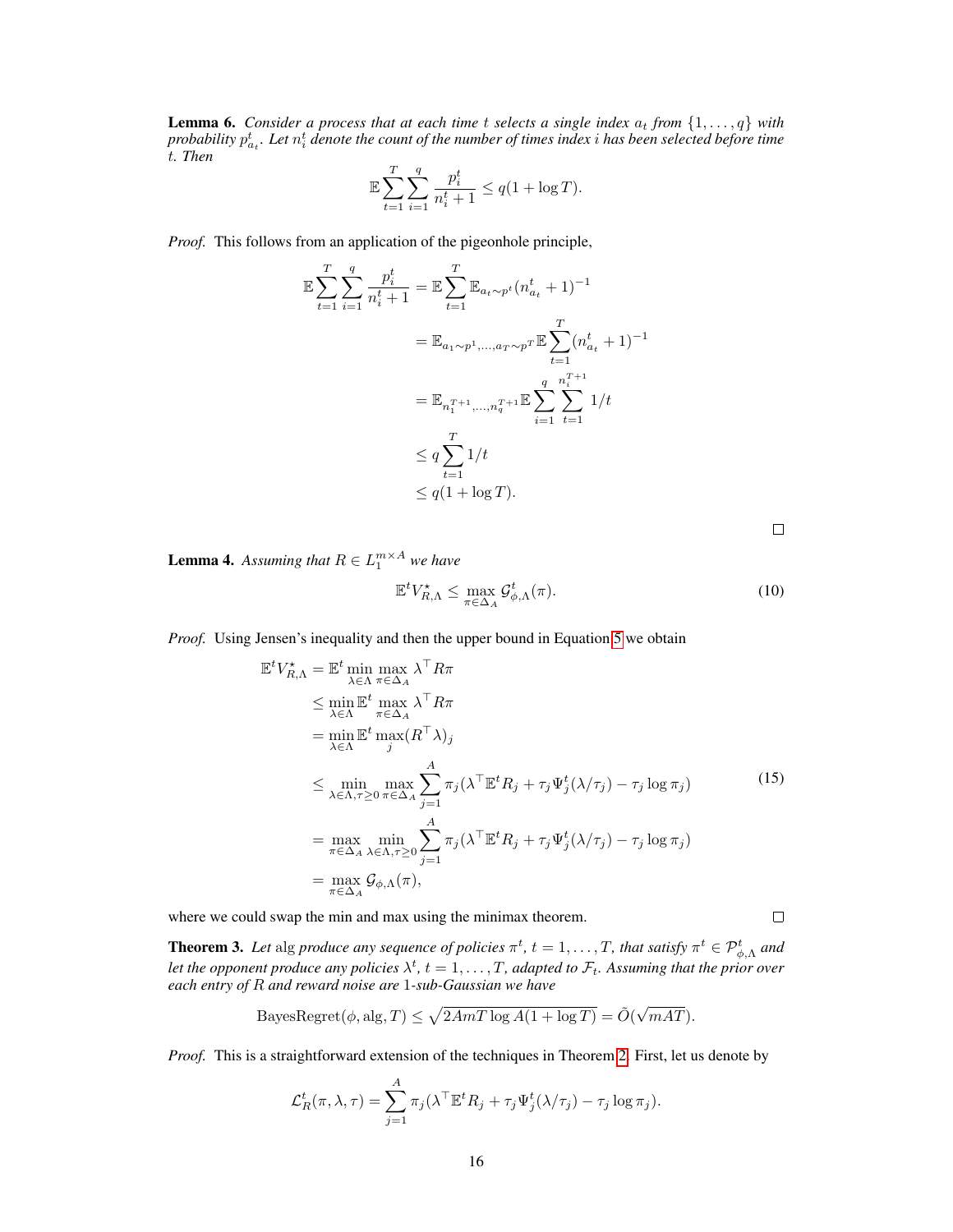Since the prior and noise terms are 1-sub-Gaussian for each entry of  $R$ , we can bound the cumulant generating function of  $R_j$  at time t as

<span id="page-3-0"></span>
$$
\Psi_j^t(\beta) \le \sum_{i=1}^m \frac{\beta_i^2}{2(n_{ij}^t + 1)},\tag{16}
$$

where  $n_{ij}^t$  is the number of observations of entry i, j before time t. Then, using Lemma [4](#page--1-9)

$$
\begin{split} \text{BayesRegret}(\phi, \text{alg}, T) &= \mathbb{E} \sum_{t=1}^{T} (V_{R,\Lambda}^{\star} - r_{t}) \\ &= \mathbb{E} \sum_{t=1}^{T} \mathbb{E}^{t} (V_{R,\Lambda}^{\star} - r_{t}) \\ &\leq \mathbb{E} \sum_{t=1}^{T} \left( \min_{\lambda \in \Lambda, \tau \geq 0} \mathcal{L}_{R}^{t} (\pi^{t}, \lambda, \tau) - (\lambda^{t})^{\top} (\mathbb{E}^{t} R) \pi^{t} \right) \\ &\leq \mathbb{E} \sum_{t=1}^{T} \left( \min_{\tau} \mathcal{L}_{R}^{t} (\pi^{t}, \lambda^{t}, \tau) - (\lambda^{t})^{\top} (\mathbb{E}^{t} R) \pi^{t} \right) \\ &= \sum_{t=1}^{T} \sum_{j=1}^{A} \pi_{j}^{t} \min_{\tau_{j}} (\tau_{j} \Psi_{j}^{t} (\lambda^{t}/\tau_{j}) - \tau_{j} \log \pi_{j}^{t}) \\ &\leq \sum_{t=1}^{T} \sum_{j=1}^{A} \pi_{j}^{t} \min_{\tau_{j}} \left( \sum_{i=1}^{m} \frac{(\lambda_{i}^{t})^{2}}{2\tau_{j} (n_{i,j}^{t} + 1)} - \tau_{j} \log \pi_{j}^{t} \right) \\ &= \sum_{t=1}^{T} \sum_{j=1}^{A} \pi_{j}^{t} \sqrt{\sum_{i=1}^{m} \frac{-2(\lambda_{i}^{t})^{2} \log \pi_{j}^{t}}{(n_{i,j}^{t} + 1)}} \\ &\leq \sqrt{\sum_{t=1}^{T} H(\pi^{t})} \sqrt{\frac{2 \sum_{t=1}^{T} \sum_{i,j} \frac{\lambda_{i}^{t} \pi_{j}^{t}}{(n_{i,j}^{t} + 1)}}{2 \sum_{t=1}^{T} \sum_{i,j} \frac{\lambda_{i}^{t} \pi_{j}^{t}}{(n_{i,j}^{t} + 1)}} \\ &\leq \sqrt{2mAT(\log A)(1 + \log T)}, \end{split}
$$

where we used the sub-Gaussian bound Eq. [\(16\)](#page-3-0), Cauchy-Schwarz, the fact that  $\lambda^t$  is a probability distribution adapted to  $\mathcal{F}_t$ , and the pigeonhole principle Lemma [6.](#page-2-0)  $\Box$ 

**Theorem 4.** Let alg produce any sequence of policies  $\pi^t$ ,  $t = 1, ..., T$ , that satisfy  $\pi^t \in \mathcal{P}_{\phi,\Lambda}^t$ <br>and assume that the prior over each entry of R and reward noise are 1-sub-Gaussian and that  $\|\lambda^*\|_2 \leq C \phi$ -almost surely, then

$$
\text{BayesRegret}(\phi, \text{alg}, T) \le C \left( \sqrt{2 \log A (1 + \log T)} + 2\sqrt{m} \right) \sqrt{AT} = \tilde{O}(\sqrt{mAT}).
$$

*Proof.* Let  $\lambda^{t*} = \argmin_{\lambda \in \Lambda} \lambda^{\top} R \pi_t$ , which exists for any fixed R since the set  $\Lambda$  is compact and the objective function is linear. Note that R is a random variable, and so  $\lambda^{t*}$  is also a random variable for all t, and note that the reward we defined at time t is given by  $r_t = (\lambda^{t*})^\top R \pi_t$ . Let us denote by

$$
\mathcal{L}_R^t(\pi, \lambda, \tau) = \sum_{j=1}^A \pi_j(\lambda^\top \mathbb{E}^t R_j + \tau_j \Psi_j^t(\lambda/\tau_j) - \tau_j \log \pi_j).
$$

Since the prior and noise terms are 1-sub-Gaussian for each entry of  $R$ , we can bound the cumulant generating function of  $R_j$  at time t as

<span id="page-3-1"></span>
$$
\Psi_j^t(\beta) \le \frac{\|\beta\|^2}{2(n_j^t + 1)},\tag{17}
$$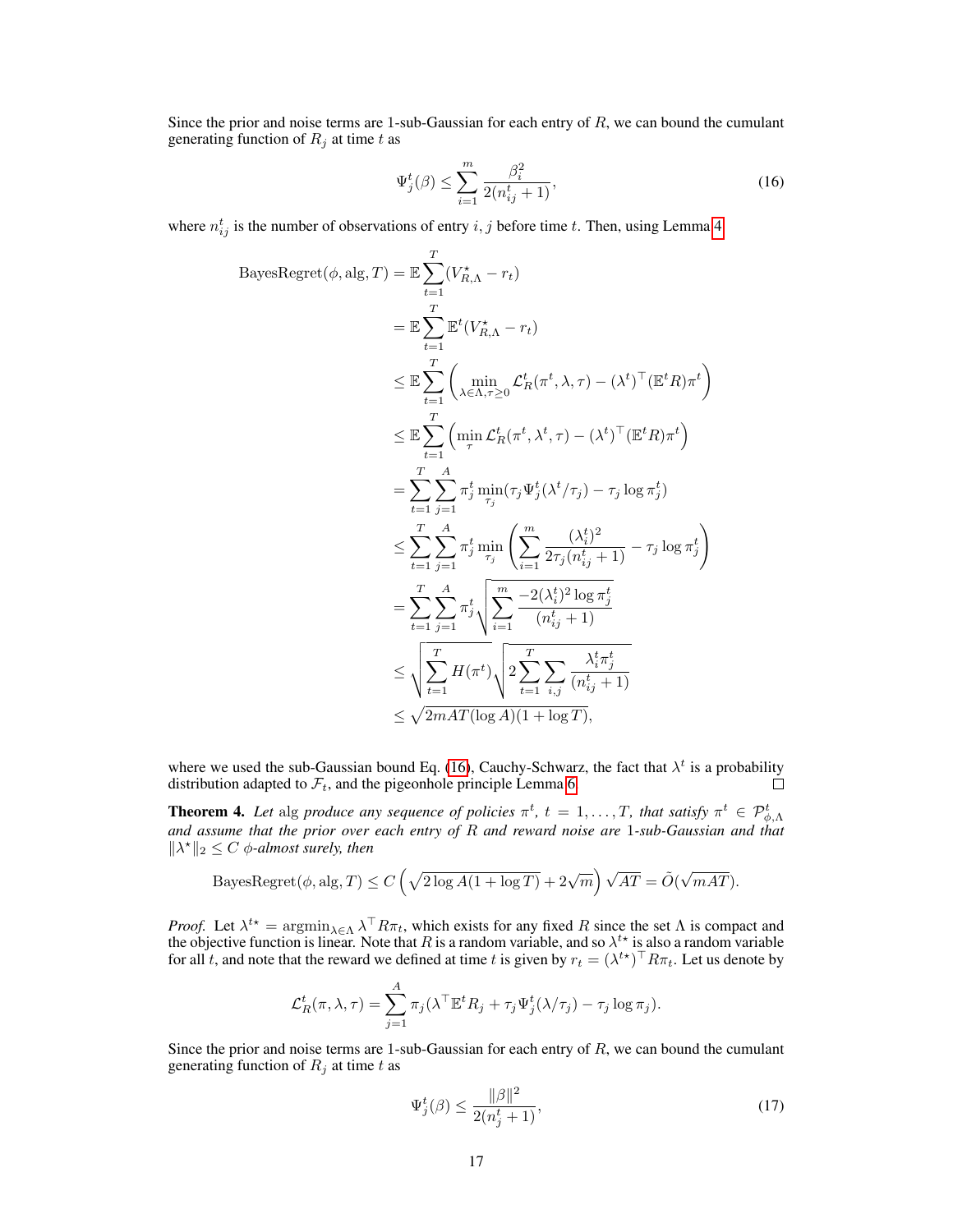where  $n_j^t$  is the number of observations of column j before time t (the agent observes outcomes from all rows, hence the use of  $n_j^t$  rather than  $n_{ij}^t$ ). Now with the definition of the Bayesian regret and using Lemma [4](#page--1-9)

BayesRegret
$$
(\phi, \text{alg}, T, \mu)
$$
 =  $\mathbb{E} \sum_{t=1}^{T} (V_{R,\Lambda}^* - r_t)$   
\n $\leq \mathbb{E} \sum_{t=1}^{T} \left( \min_{\lambda \in \Lambda, \tau \geq 0} \mathcal{L}_R^t (\pi^t, \lambda, \tau) - \mathbb{E}^t ((\lambda^{t*})^{\top} R \pi_t) \right)$   
\n $\leq \mathbb{E} \sum_{t=1}^{T} \left( \min_{\tau} \mathcal{L}_R^t (\pi^t, \mathbb{E}^t \lambda^{t*}, \tau) - \mathbb{E}^t ((\lambda^{t*})^{\top} R \pi^t) \right).$ 

Now we write the last line above as

$$
\mathbb{E}\sum_{t=1}^T \left( \min_{\tau} \mathcal{L}(\pi^t, \mathbb{E}^t \lambda^{t\star}, \tau) - (\pi^t)^{\top} \mathbb{E}^t R \mathbb{E}^t \lambda^{t\star} + (\pi^t)^{\top} \mathbb{E}^t R \mathbb{E}^t \lambda^{t\star} - (\pi^t)^{\top} \mathbb{E}^t (R \lambda^{t\star}) \right),
$$

which we shall bound in two parts. First, we use the standard approach we have used throughout this manuscript. Using Eq. [\(17\)](#page-3-1).

$$
\mathbb{E}\sum_{t=1}^{T} \left(\min_{\tau} \mathcal{L}(\pi^{t}, \mathbb{E}^{t}\lambda^{t\star}, \tau) - (\pi^{t})^{\top} \mathbb{E}^{t} R \mathbb{E}^{t}\lambda^{t\star}\right) = \mathbb{E}\sum_{t=1}^{T} \sum_{i=1}^{A} \pi_{i}^{t} \min_{\tau_{i}\geq 0} \left(\tau_{i} \Psi_{i}^{t} (\mathbb{E}^{t}\lambda^{t\star}/\tau_{i}) - \tau_{i} \log \pi_{i}^{t}\right)
$$
\n
$$
\leq \mathbb{E}\sum_{t=1}^{T} \sum_{i=1}^{A} \pi_{i}^{t} \min_{\tau_{i}\geq 0} \left(\frac{\|\mathbb{E}^{t}\lambda^{t\star}\|_{2}^{2}}{2\tau_{i}(n_{i}^{t}+1)} - \tau_{i} \log \pi_{i}^{t}\right)
$$
\n
$$
= \mathbb{E}\sum_{t=1}^{T} \sum_{i=1}^{A} \pi_{i}^{t} \sqrt{\frac{2(-\log \pi_{i}^{t})\|\mathbb{E}^{t}\lambda^{t\star}\|_{2}^{2}}{n_{i}^{t}+1}}
$$
\n
$$
\leq C \mathbb{E}\sqrt{2\left(\sum_{t=1}^{T} H(\pi^{t})\right)\left(\sum_{t=1}^{T} \sum_{i=1}^{A} \pi_{i}^{t} + 1\right)}
$$
\n
$$
\leq C\sqrt{2TA\log A(1+\log T)},
$$

where we used the sub-Gaussian property Eq. [\(17\)](#page-3-1), Cauchy-Schwarz, the fact that  $H(\pi^t) \leq \log A$ , and the fact that  $\|\lambda^{t*}\| \leq C$  almost surely which implies that  $\|\mathbb{E}^t \lambda^{t*}\| \leq C$ , due to Jensen's inequality.

Before we bound the remaining term observe that if zero-mean random variable  $X : \Omega \to \mathbb{R}$  is  $\sigma$ -sub-Gaussian, then the variance of X satisfies  $var X \leq \sigma^2$ , which is easily verified by a Taylor expansion of the cumulant generating function. Since the prior and noise terms are 1-sub-Gaussian for each entry of  $R$  this implies that

<span id="page-4-0"></span>
$$
\mathbf{var}^t R_{ij} \le (n_i^t + 1)^{-1},\tag{18}
$$